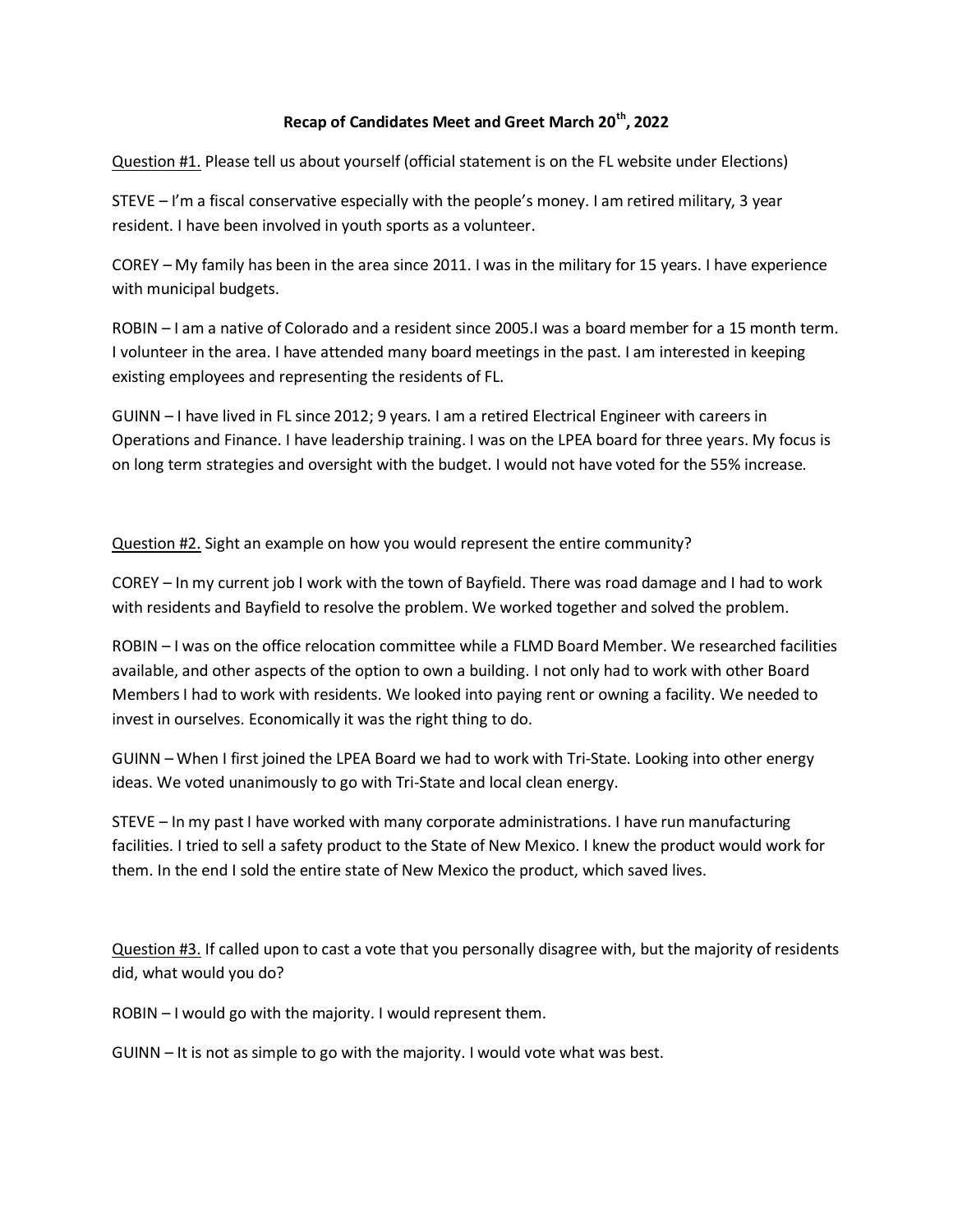STEVE – I represent the people; young and old. Some of our residents are on fixed income, etc. I would consider all walks of life.

COREY – This is a public position. You can not push political opinions. I would weigh the pros and cons and then vote.

Question #4. What character traits is most important to be a Board Member?

GUINN – My experience in different areas. I am driven by the facts.

STEVE – I also believe in facts. I believe in volunteerism. I want what is best for Forest Lakes.

COREY – I have municipality experience of 12 years, and 15 years in the military.

ROBIN – I am a team player. I am retired from CDOT and the Police Dept. I do research when necessary and I have time to volunteer.

Question #5. FL handles water, sewer, roads and recreation. What new ideas would you like to see implemented?

STEVE – At the last meeting they discussed cell phone towers. I think that would help with communication and safety. Especially with people working from home.

COREY – I would like to see better Broadband. This would help with communication.

ROBIN – I look into the basic things, like less pot holes. A marquee in front of the new office would help with communication besides the website.

GUINN – I would like to see an improvement to the entrance into FL. Also, at the trash site new gravel and less mud. Maybe raise the area.

Question #6. How many years have you lived in FL?

COREY – Since December 2011

ROBIN – Since 2005

GUINN – Since 2013; 7 years

STEVE – 3 years ago I started construction on my house.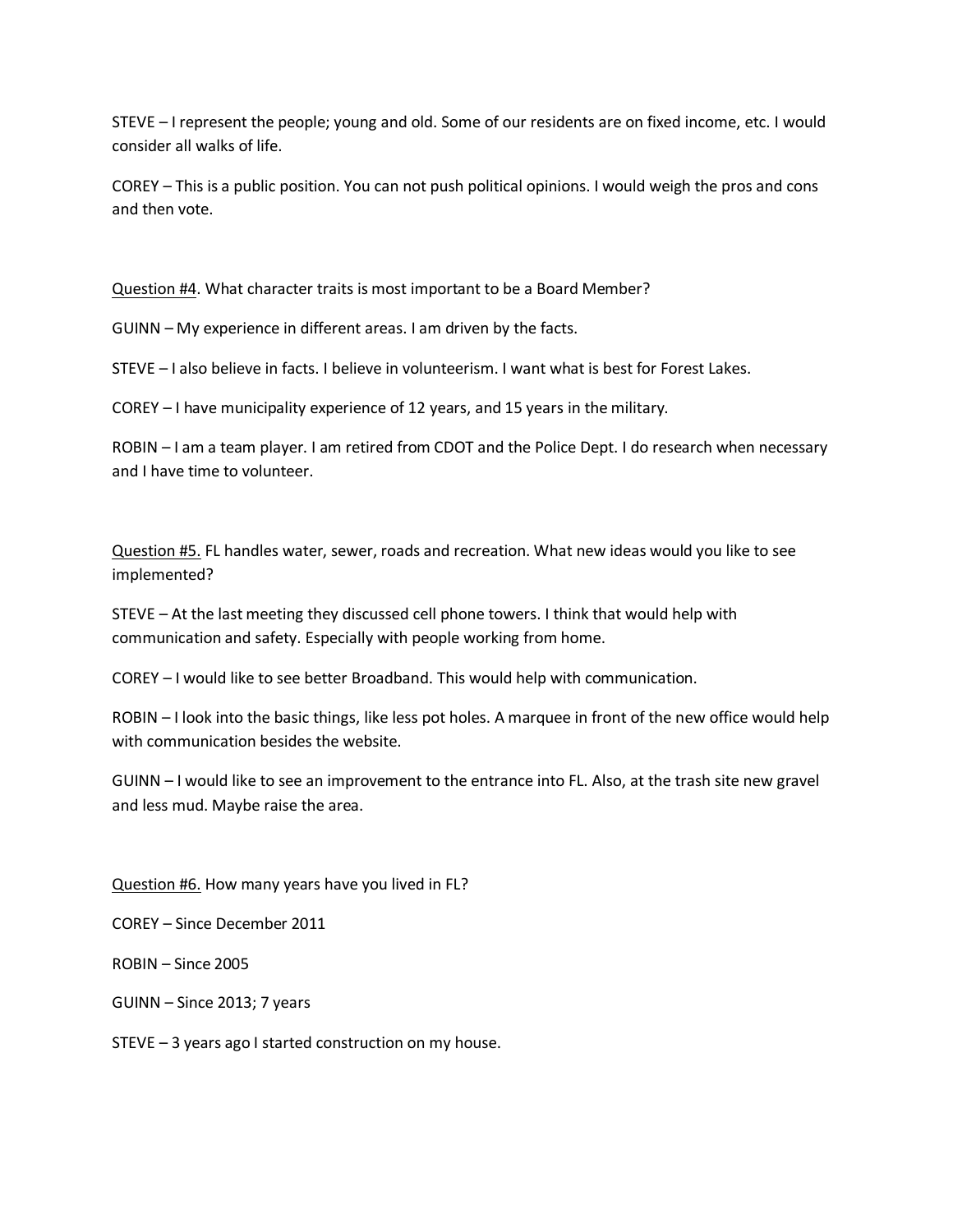Question #7. How many in person and zoom meetings have you attended?

ROBIN – I have been at meetings in person since 2018. Almost every zoom meeting. I think I have missed only three.

GUINN – I have attended 1 or 2, and a number of zoom meetings. I review the minutes.

STEVE – I have attended 6 zoom meetings.

COREY – I have not attended any in person meetings. I work during the day and have been to 1 zoom meeting.

Question #8. Can you list any volunteering you have done?

GUINN – I am presently, since 2016, an advocate for universal healthcare.

STEVE – I have 28 years of youth sports volunteering, coaching, etc. This summer I volunteered at the marina because they were short -staffed. I have been on many Boards. I was the President of Tween Lakes.

COREY – Myself and my wife were involved in Special Olympics in Arizona. In Bayfield I volunteer at the Senior Center.

ROBIN – I am involved with fire mitigation. Weekly I volunteer at the Methodist Thrift Store. I am a Director. (I'm sorry I did not catch where)

Question #9. Do you have experience with Parliamentary Procedure?

STEVE – Yes

COREY – Yes. With the City of Durango and the Town of Bayfield.

ROBIN – Yes

GUINN – Yes

## CLOSING STATEMENTS

STEVE – I look forward to the future of FL. There is positive energy here. It is a great place to live with good people.

COREY – I look forward to serving this community for many years. I want to meet as many people as I can and get to know them.